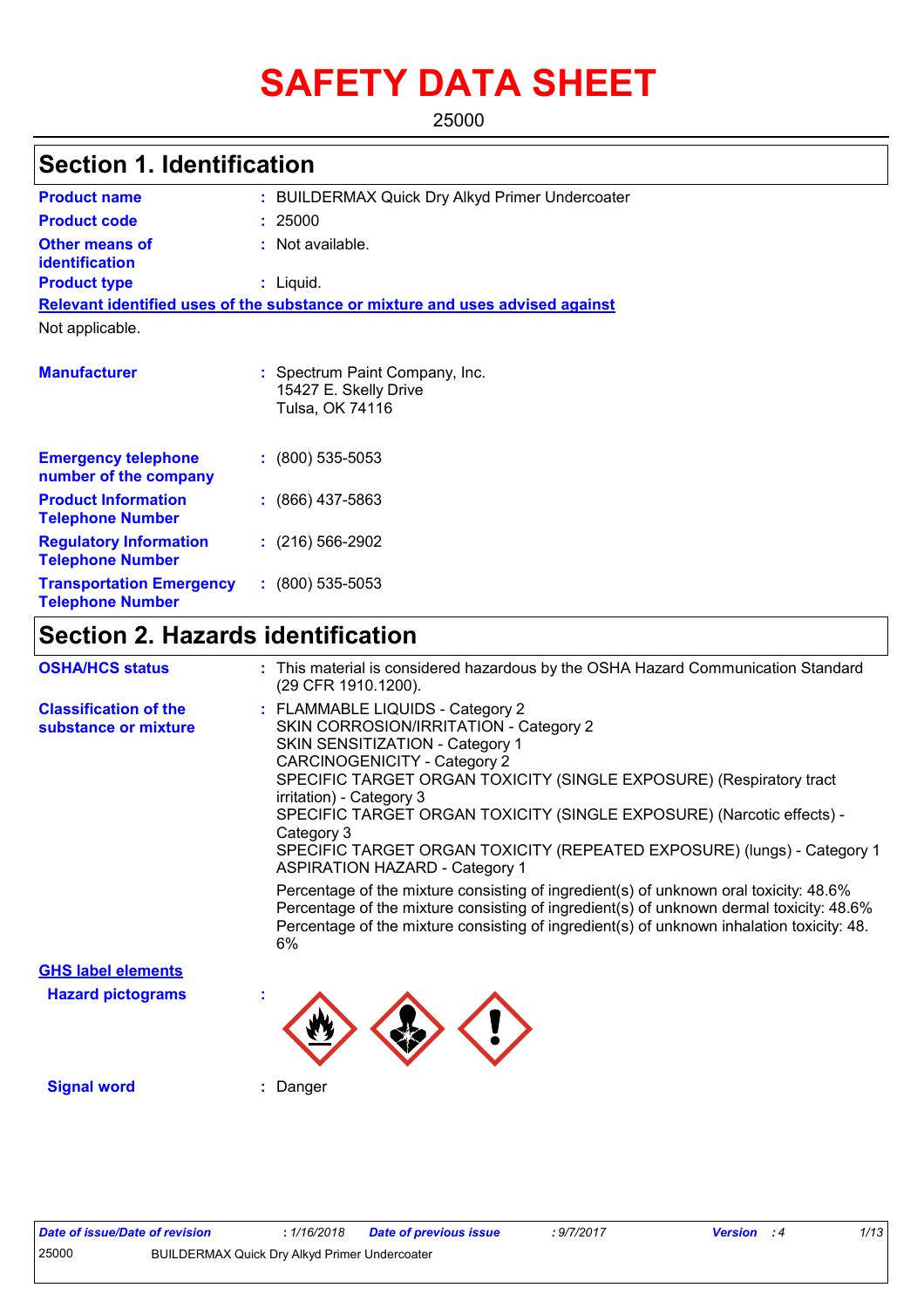## **Section 2. Hazards identification**

| <b>Hazard statements</b>                   | : Highly flammable liquid and vapor.<br>Causes skin irritation.<br>May cause an allergic skin reaction.<br>Suspected of causing cancer.<br>May be fatal if swallowed and enters airways.<br>May cause respiratory irritation.<br>May cause drowsiness or dizziness.<br>Causes damage to organs through prolonged or repeated exposure. (lungs)                                                                                                                                                                                                                                                                                                                                                                                                                              |
|--------------------------------------------|-----------------------------------------------------------------------------------------------------------------------------------------------------------------------------------------------------------------------------------------------------------------------------------------------------------------------------------------------------------------------------------------------------------------------------------------------------------------------------------------------------------------------------------------------------------------------------------------------------------------------------------------------------------------------------------------------------------------------------------------------------------------------------|
| <b>Precautionary statements</b>            |                                                                                                                                                                                                                                                                                                                                                                                                                                                                                                                                                                                                                                                                                                                                                                             |
| <b>General</b>                             | : Read label before use. Keep out of reach of children. If medical advice is needed, have<br>product container or label at hand.                                                                                                                                                                                                                                                                                                                                                                                                                                                                                                                                                                                                                                            |
| <b>Prevention</b>                          | : Obtain special instructions before use. Do not handle until all safety precautions have<br>been read and understood. Wear protective gloves. Wear eye or face protection.<br>Wear protective clothing. Keep away from heat, hot surfaces, sparks, open flames and<br>other ignition sources. No smoking. Use explosion-proof electrical, ventilating, lighting<br>and all material-handling equipment. Use only non-sparking tools. Take precautionary<br>measures against static discharge. Keep container tightly closed. Use only outdoors or<br>in a well-ventilated area. Do not breathe vapor. Do not eat, drink or smoke when using<br>this product. Wash hands thoroughly after handling. Contaminated work clothing must<br>not be allowed out of the workplace. |
| <b>Response</b>                            | : Get medical attention if you feel unwell. IF exposed or concerned: Get medical<br>attention. IF INHALED: Remove person to fresh air and keep comfortable for breathing.<br>Call a POISON CENTER or physician if you feel unwell. IF SWALLOWED:<br>Immediately call a POISON CENTER or physician. Do NOT induce vomiting. IF ON<br>SKIN (or hair): Take off immediately all contaminated clothing. Rinse skin with water or<br>shower. IF ON SKIN: Wash with plenty of soap and water. Wash contaminated<br>clothing before reuse. If skin irritation or rash occurs: Get medical attention.                                                                                                                                                                               |
| <b>Storage</b>                             | : Store locked up. Store in a well-ventilated place. Keep cool.                                                                                                                                                                                                                                                                                                                                                                                                                                                                                                                                                                                                                                                                                                             |
| <b>Disposal</b>                            | : Dispose of contents and container in accordance with all local, regional, national and<br>international regulations.                                                                                                                                                                                                                                                                                                                                                                                                                                                                                                                                                                                                                                                      |
| <b>Supplemental label</b><br>elements      | DELAYED EFFECTS FROM LONG TERM OVEREXPOSURE. Contains solvents which<br>can cause permanent brain and nervous system damage. Intentional misuse by<br>deliberately concentrating and inhaling the contents can be harmful or fatal. WARNING:<br>This product contains chemicals known to the State of California to cause cancer and<br>birth defects or other reproductive harm.                                                                                                                                                                                                                                                                                                                                                                                           |
|                                            | Please refer to the SDS for additional information. Keep out of reach of children. Do<br>not transfer contents to other containers for storage.                                                                                                                                                                                                                                                                                                                                                                                                                                                                                                                                                                                                                             |
| <b>Hazards not otherwise</b><br>classified | : DANGER: Rags, steel wool, other waste soaked with this product, and sanding residue<br>may spontaneously catch fire if improperly discarded. Immediately place rags, steel<br>wool, other waste soaked with this product, and sanding residue in a sealed, water-filled,<br>metal container. Dispose of in accordance with local fire regulations.                                                                                                                                                                                                                                                                                                                                                                                                                        |

## **Section 3. Composition/information on ingredients**

| Substance/mixture     | : Mixture        |
|-----------------------|------------------|
| <b>Other means of</b> | : Not available. |
| <i>identification</i> |                  |

#### **CAS number/other identifiers**

| <b>Ingredient name</b>              | % by weight | <b>CAS number</b> |
|-------------------------------------|-------------|-------------------|
| Talc                                | 27.02       | 14807-96-6        |
| Titanium Dioxide                    | 13.87       | 13463-67-7        |
| Lt. Aliphatic Hydrocarbon Solvent   | 12.58       | 64742-89-8        |
| Light Aliphatic Hydrocarbon Solvent | 11.86       | 64742-49-0        |
| Light Aliphatic Hydrocarbon         | 10.33       | 64742-47-8        |
| Calcium Carbonate                   | 2.64        | 471-34-1          |
| Methyl Ethyl Ketoxime               | 0.18        | 96-29-7           |

Any concentration shown as a range is to protect confidentiality or is due to batch variation.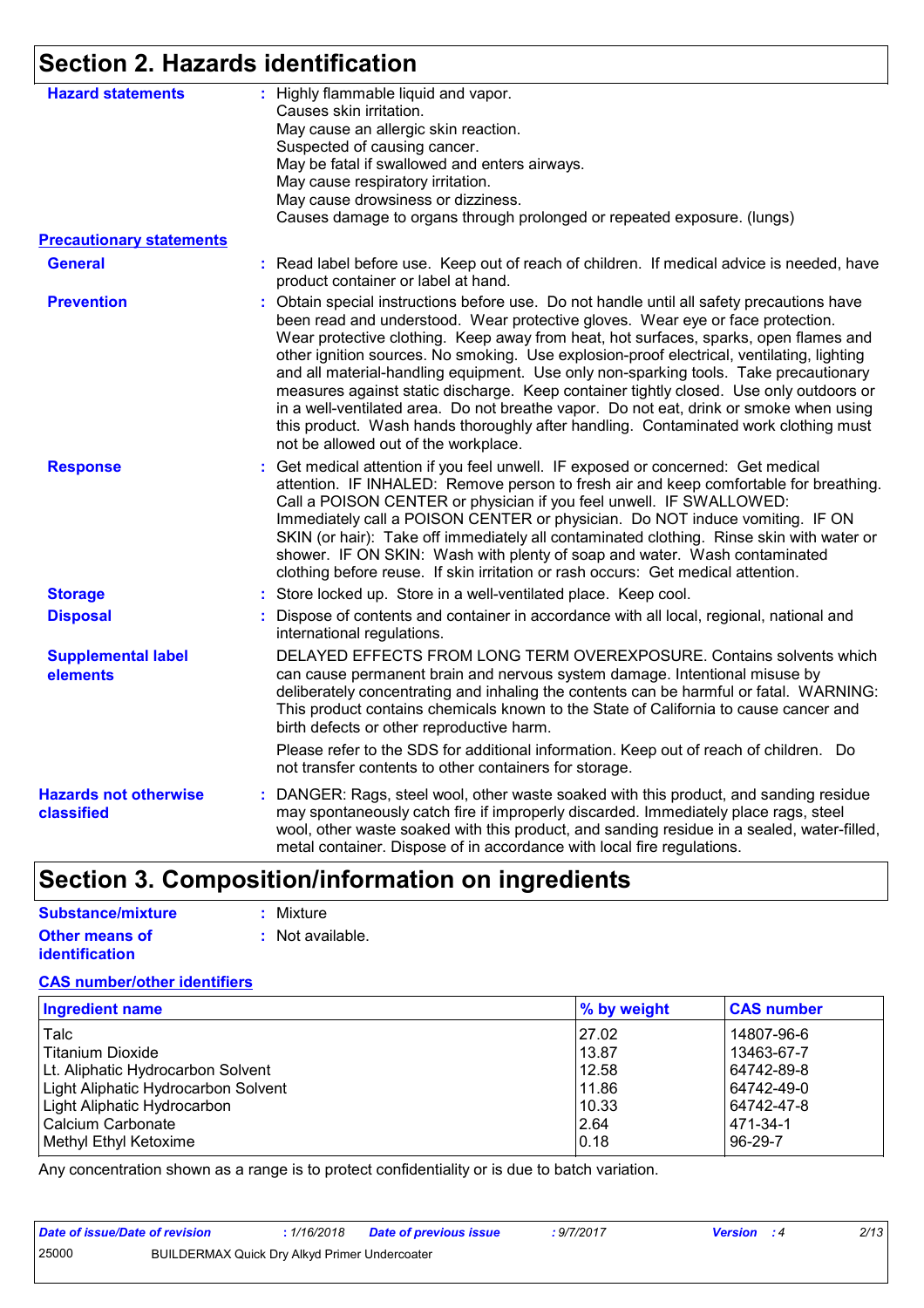## **Section 3. Composition/information on ingredients**

**There are no additional ingredients present which, within the current knowledge of the supplier and in the concentrations applicable, are classified as hazardous to health and hence require reporting in this section.**

**Occupational exposure limits, if available, are listed in Section 8.**

### **Section 4. First aid measures**

| <b>Description of necessary first aid measures</b> |                                                                                                                                                                                                                                                                                                                                                                                                                                                                                                                                                                                                                                                                                                                                                                                                                                                 |
|----------------------------------------------------|-------------------------------------------------------------------------------------------------------------------------------------------------------------------------------------------------------------------------------------------------------------------------------------------------------------------------------------------------------------------------------------------------------------------------------------------------------------------------------------------------------------------------------------------------------------------------------------------------------------------------------------------------------------------------------------------------------------------------------------------------------------------------------------------------------------------------------------------------|
| <b>Eye contact</b>                                 | : Immediately flush eyes with plenty of water, occasionally lifting the upper and lower<br>eyelids. Check for and remove any contact lenses. Continue to rinse for at least 10<br>minutes. Get medical attention.                                                                                                                                                                                                                                                                                                                                                                                                                                                                                                                                                                                                                               |
| <b>Inhalation</b>                                  | : Remove victim to fresh air and keep at rest in a position comfortable for breathing. If it<br>is suspected that fumes are still present, the rescuer should wear an appropriate mask<br>or self-contained breathing apparatus. If not breathing, if breathing is irregular or if<br>respiratory arrest occurs, provide artificial respiration or oxygen by trained personnel. It<br>may be dangerous to the person providing aid to give mouth-to-mouth resuscitation.<br>Get medical attention. If necessary, call a poison center or physician. If unconscious,<br>place in recovery position and get medical attention immediately. Maintain an open<br>airway. Loosen tight clothing such as a collar, tie, belt or waistband.                                                                                                            |
| <b>Skin contact</b>                                | : Wash with plenty of soap and water. Remove contaminated clothing and shoes. Wash<br>contaminated clothing thoroughly with water before removing it, or wear gloves.<br>Continue to rinse for at least 10 minutes. Get medical attention. In the event of any<br>complaints or symptoms, avoid further exposure. Wash clothing before reuse. Clean<br>shoes thoroughly before reuse.                                                                                                                                                                                                                                                                                                                                                                                                                                                           |
| <b>Ingestion</b>                                   | : Get medical attention immediately. Call a poison center or physician. Wash out mouth<br>with water. Remove dentures if any. Remove victim to fresh air and keep at rest in a<br>position comfortable for breathing. If material has been swallowed and the exposed<br>person is conscious, give small quantities of water to drink. Stop if the exposed person<br>feels sick as vomiting may be dangerous. Aspiration hazard if swallowed. Can enter<br>lungs and cause damage. Do not induce vomiting. If vomiting occurs, the head should<br>be kept low so that vomit does not enter the lungs. Never give anything by mouth to an<br>unconscious person. If unconscious, place in recovery position and get medical<br>attention immediately. Maintain an open airway. Loosen tight clothing such as a collar,<br>tie, belt or waistband. |

| Most important symptoms/effects, acute and delayed |                                                                                                                                                                                           |
|----------------------------------------------------|-------------------------------------------------------------------------------------------------------------------------------------------------------------------------------------------|
| <b>Potential acute health effects</b>              |                                                                                                                                                                                           |
| <b>Eye contact</b>                                 | : No known significant effects or critical hazards.                                                                                                                                       |
| <b>Inhalation</b>                                  | : Can cause central nervous system (CNS) depression. May cause drowsiness or<br>dizziness. May cause respiratory irritation.                                                              |
| <b>Skin contact</b>                                | : Causes skin irritation. May cause an allergic skin reaction.                                                                                                                            |
| <b>Ingestion</b>                                   | : Can cause central nervous system (CNS) depression. May be fatal if swallowed and<br>enters airways.                                                                                     |
| <b>Over-exposure signs/symptoms</b>                |                                                                                                                                                                                           |
| <b>Eye contact</b>                                 | : Adverse symptoms may include the following:<br>pain or irritation<br>watering<br>redness                                                                                                |
| <b>Inhalation</b>                                  | : Adverse symptoms may include the following:<br>respiratory tract irritation<br>coughing<br>nausea or vomiting<br>headache<br>drowsiness/fatigue<br>dizziness/vertigo<br>unconsciousness |
| <b>Skin contact</b>                                | : Adverse symptoms may include the following:<br>irritation<br>redness                                                                                                                    |
| <b>Date of issue/Date of revision</b>              | 3/13<br>: 1/16/2018<br><b>Date of previous issue</b><br>: 9/7/2017<br><b>Version</b> : 4                                                                                                  |
| 25000                                              | <b>BUILDERMAX Quick Dry Alkyd Primer Undercoater</b>                                                                                                                                      |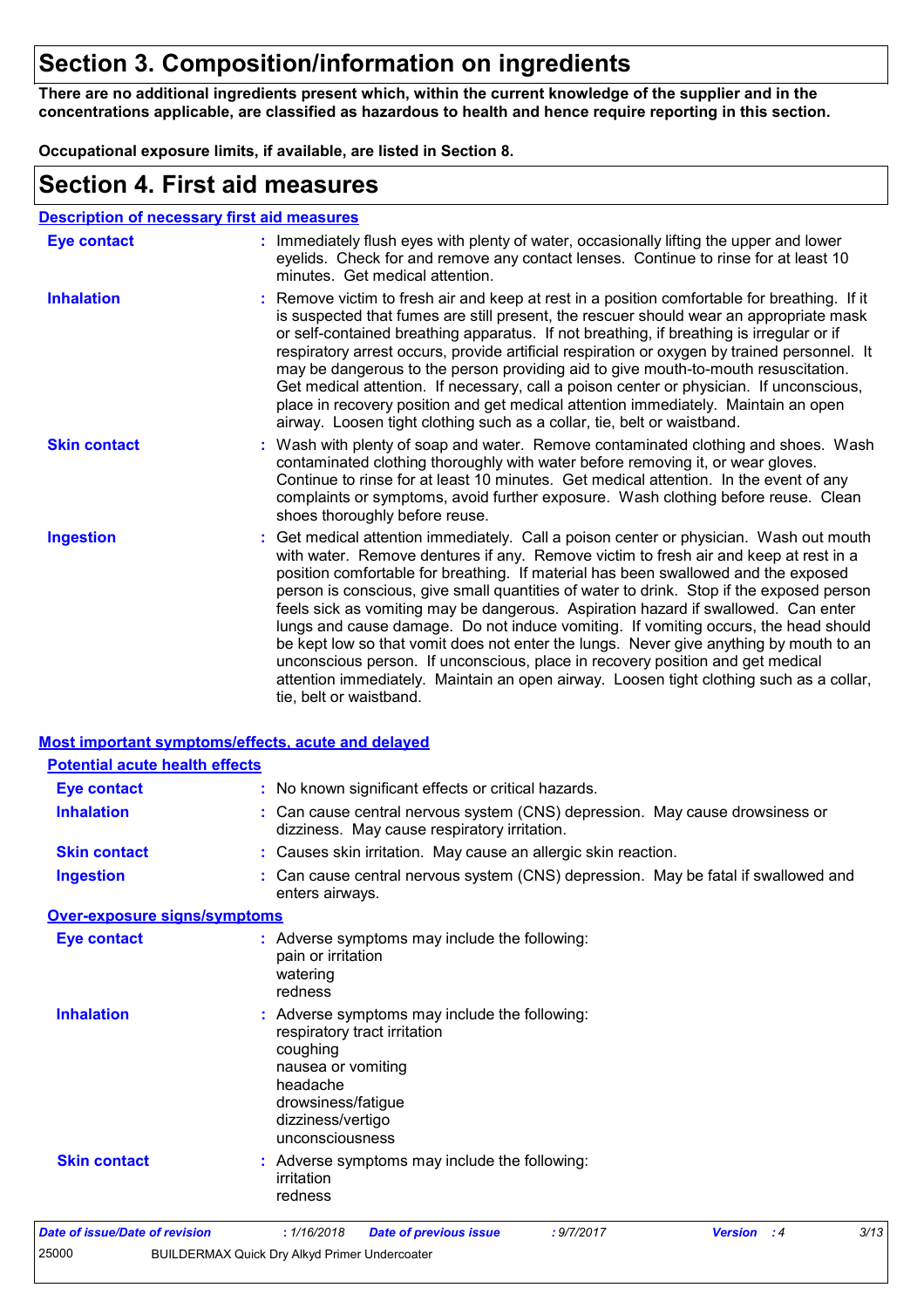## **Section 4. First aid measures**

| <b>Ingestion</b>                  | : Adverse symptoms may include the following:<br>nausea or vomiting                                                                                                                                                                                                                                                                                                                                             |
|-----------------------------------|-----------------------------------------------------------------------------------------------------------------------------------------------------------------------------------------------------------------------------------------------------------------------------------------------------------------------------------------------------------------------------------------------------------------|
|                                   | Indication of immediate medical attention and special treatment needed, if necessary                                                                                                                                                                                                                                                                                                                            |
| <b>Notes to physician</b>         | : Treat symptomatically. Contact poison treatment specialist immediately if large<br>quantities have been ingested or inhaled.                                                                                                                                                                                                                                                                                  |
| <b>Specific treatments</b>        | : No specific treatment.                                                                                                                                                                                                                                                                                                                                                                                        |
| <b>Protection of first-aiders</b> | : No action shall be taken involving any personal risk or without suitable training. If it is<br>suspected that fumes are still present, the rescuer should wear an appropriate mask or<br>self-contained breathing apparatus. It may be dangerous to the person providing aid to<br>give mouth-to-mouth resuscitation. Wash contaminated clothing thoroughly with water<br>before removing it, or wear gloves. |

**See toxicological information (Section 11)**

### **Section 5. Fire-fighting measures**

| <b>Extinguishing media</b>                               |                                                                                                                                                                                                                                                                                                                                                                                                                                 |
|----------------------------------------------------------|---------------------------------------------------------------------------------------------------------------------------------------------------------------------------------------------------------------------------------------------------------------------------------------------------------------------------------------------------------------------------------------------------------------------------------|
| <b>Suitable extinguishing</b><br>media                   | : Use dry chemical, $CO2$ , water spray (fog) or foam.                                                                                                                                                                                                                                                                                                                                                                          |
| <b>Unsuitable extinguishing</b><br>media                 | : Do not use water jet.                                                                                                                                                                                                                                                                                                                                                                                                         |
| <b>Specific hazards arising</b><br>from the chemical     | : Highly flammable liquid and vapor. Runoff to sewer may create fire or explosion hazard.<br>In a fire or if heated, a pressure increase will occur and the container may burst, with the<br>risk of a subsequent explosion. The vapor/gas is heavier than air and will spread along<br>the ground. Vapors may accumulate in low or confined areas or travel a considerable<br>distance to a source of ignition and flash back. |
| <b>Hazardous thermal</b><br>decomposition products       | : Decomposition products may include the following materials:<br>carbon dioxide<br>carbon monoxide<br>metal oxide/oxides                                                                                                                                                                                                                                                                                                        |
| <b>Special protective actions</b><br>for fire-fighters   | : Promptly isolate the scene by removing all persons from the vicinity of the incident if<br>there is a fire. No action shall be taken involving any personal risk or without suitable<br>training. Move containers from fire area if this can be done without risk. Use water<br>spray to keep fire-exposed containers cool.                                                                                                   |
| <b>Special protective</b><br>equipment for fire-fighters | : Fire-fighters should wear appropriate protective equipment and self-contained breathing<br>apparatus (SCBA) with a full face-piece operated in positive pressure mode.                                                                                                                                                                                                                                                        |

## **Section 6. Accidental release measures**

|                                  | <b>Personal precautions, protective equipment and emergency procedures</b>                                                                                                                                                                                                                                                                                                                                                                                                                      |
|----------------------------------|-------------------------------------------------------------------------------------------------------------------------------------------------------------------------------------------------------------------------------------------------------------------------------------------------------------------------------------------------------------------------------------------------------------------------------------------------------------------------------------------------|
| For non-emergency<br>personnel   | : No action shall be taken involving any personal risk or without suitable training.<br>Evacuate surrounding areas. Keep unnecessary and unprotected personnel from<br>entering. Do not touch or walk through spilled material. Shut off all ignition sources.<br>No flares, smoking or flames in hazard area. Avoid breathing vapor or mist. Provide<br>adequate ventilation. Wear appropriate respirator when ventilation is inadequate. Put<br>on appropriate personal protective equipment. |
| For emergency responders :       | If specialized clothing is required to deal with the spillage, take note of any information in<br>Section 8 on suitable and unsuitable materials. See also the information in "For non-<br>emergency personnel".                                                                                                                                                                                                                                                                                |
| <b>Environmental precautions</b> | : Avoid dispersal of spilled material and runoff and contact with soil, waterways, drains<br>and sewers. Inform the relevant authorities if the product has caused environmental<br>pollution (sewers, waterways, soil or air).                                                                                                                                                                                                                                                                 |

#### **Methods and materials for containment and cleaning up**

| Date of issue/Date of revision |                                               | 1/16/2018 | <b>Date of previous issue</b> | : 9/7/2017 | <b>Version</b> : 4 | 4/13 |
|--------------------------------|-----------------------------------------------|-----------|-------------------------------|------------|--------------------|------|
| 25000                          | BUILDERMAX Quick Dry Alkyd Primer Undercoater |           |                               |            |                    |      |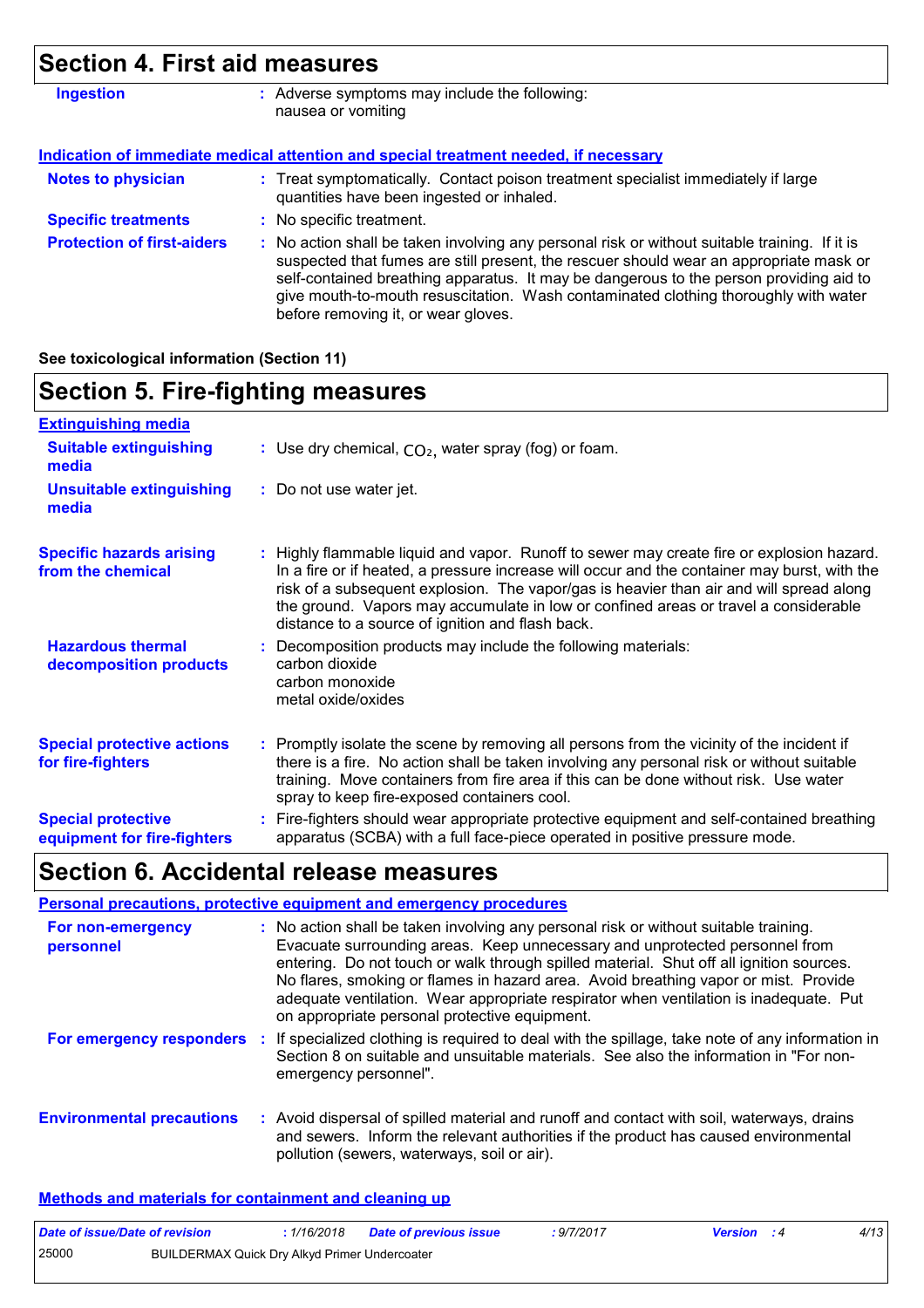## **Section 6. Accidental release measures**

| <b>Small spill</b> | : Stop leak if without risk. Move containers from spill area. Use spark-proof tools and<br>explosion-proof equipment. Dilute with water and mop up if water-soluble. Alternatively,<br>or if water-insoluble, absorb with an inert dry material and place in an appropriate waste<br>disposal container. Dispose of via a licensed waste disposal contractor.                                                                                                                                                                                                                                                                                                                                                                                                        |
|--------------------|----------------------------------------------------------------------------------------------------------------------------------------------------------------------------------------------------------------------------------------------------------------------------------------------------------------------------------------------------------------------------------------------------------------------------------------------------------------------------------------------------------------------------------------------------------------------------------------------------------------------------------------------------------------------------------------------------------------------------------------------------------------------|
| <b>Large spill</b> | : Stop leak if without risk. Move containers from spill area. Use spark-proof tools and<br>explosion-proof equipment. Approach release from upwind. Prevent entry into sewers,<br>water courses, basements or confined areas. Wash spillages into an effluent treatment<br>plant or proceed as follows. Contain and collect spillage with non-combustible,<br>absorbent material e.g. sand, earth, vermiculite or diatomaceous earth and place in<br>container for disposal according to local regulations (see Section 13). Dispose of via a<br>licensed waste disposal contractor. Contaminated absorbent material may pose the<br>same hazard as the spilled product. Note: see Section 1 for emergency contact<br>information and Section 13 for waste disposal. |

## **Section 7. Handling and storage**

#### **Precautions for safe handling**

| <b>Protective measures</b>                                                | : Put on appropriate personal protective equipment (see Section 8). Persons with a<br>history of skin sensitization problems should not be employed in any process in which<br>this product is used. Avoid exposure - obtain special instructions before use. Do not<br>handle until all safety precautions have been read and understood. Do not get in eyes<br>or on skin or clothing. Do not breathe vapor or mist. Do not swallow. Use only with<br>adequate ventilation. Wear appropriate respirator when ventilation is inadequate. Do<br>not enter storage areas and confined spaces unless adequately ventilated. Keep in the<br>original container or an approved alternative made from a compatible material, kept<br>tightly closed when not in use. Store and use away from heat, sparks, open flame or<br>any other ignition source. Use explosion-proof electrical (ventilating, lighting and<br>material handling) equipment. Use only non-sparking tools. Take precautionary<br>measures against electrostatic discharges. Empty containers retain product residue<br>and can be hazardous. Do not reuse container. |  |
|---------------------------------------------------------------------------|-------------------------------------------------------------------------------------------------------------------------------------------------------------------------------------------------------------------------------------------------------------------------------------------------------------------------------------------------------------------------------------------------------------------------------------------------------------------------------------------------------------------------------------------------------------------------------------------------------------------------------------------------------------------------------------------------------------------------------------------------------------------------------------------------------------------------------------------------------------------------------------------------------------------------------------------------------------------------------------------------------------------------------------------------------------------------------------------------------------------------------------|--|
| <b>Advice on general</b><br>occupational hygiene                          | Eating, drinking and smoking should be prohibited in areas where this material is<br>handled, stored and processed. Workers should wash hands and face before eating,<br>drinking and smoking. Remove contaminated clothing and protective equipment before<br>entering eating areas. See also Section 8 for additional information on hygiene<br>measures.                                                                                                                                                                                                                                                                                                                                                                                                                                                                                                                                                                                                                                                                                                                                                                         |  |
| <b>Conditions for safe storage,</b><br>including any<br>incompatibilities | Store in accordance with local regulations. Store in a segregated and approved area.<br>Store in original container protected from direct sunlight in a dry, cool and well-ventilated<br>area, away from incompatible materials (see Section 10) and food and drink. Store<br>locked up. Eliminate all ignition sources. Separate from oxidizing materials. Keep<br>container tightly closed and sealed until ready for use. Containers that have been<br>opened must be carefully resealed and kept upright to prevent leakage. Do not store in<br>unlabeled containers. Use appropriate containment to avoid environmental<br>contamination. See Section 10 for incompatible materials before handling or use.                                                                                                                                                                                                                                                                                                                                                                                                                    |  |

## **Section 8. Exposure controls/personal protection**

#### **Control parameters**

**Occupational exposure limits (OSHA United States)**

| <b>Ingredient name</b>                                                                | <b>Exposure limits</b>                                                                                                                                                                             |  |  |  |
|---------------------------------------------------------------------------------------|----------------------------------------------------------------------------------------------------------------------------------------------------------------------------------------------------|--|--|--|
| Talc                                                                                  | NIOSH REL (United States, 10/2016).<br>TWA: 2 mg/m <sup>3</sup> 10 hours. Form: Respirable<br>fraction<br>ACGIH TLV (United States, 3/2016).<br>TWA: 2 mg/m <sup>3</sup> 8 hours. Form: Respirable |  |  |  |
| <b>Titanium Dioxide</b>                                                               | fraction<br>ACGIH TLV (United States, 3/2016).<br>TWA: 10 mg/m <sup>3</sup> 8 hours.<br>OSHA PEL (United States, 6/2016).<br>TWA: 15 mg/m <sup>3</sup> 8 hours. Form: Total dust                   |  |  |  |
| Lt. Aliphatic Hydrocarbon Solvent                                                     | None.                                                                                                                                                                                              |  |  |  |
| <b>Date of issue/Date of revision</b><br>: 1/16/2018<br><b>Date of previous issue</b> | 5/13<br>: 9/7/2017<br><b>Version</b> :4                                                                                                                                                            |  |  |  |
| 25000<br><b>BUILDERMAX Quick Dry Alkyd Primer Undercoater</b>                         |                                                                                                                                                                                                    |  |  |  |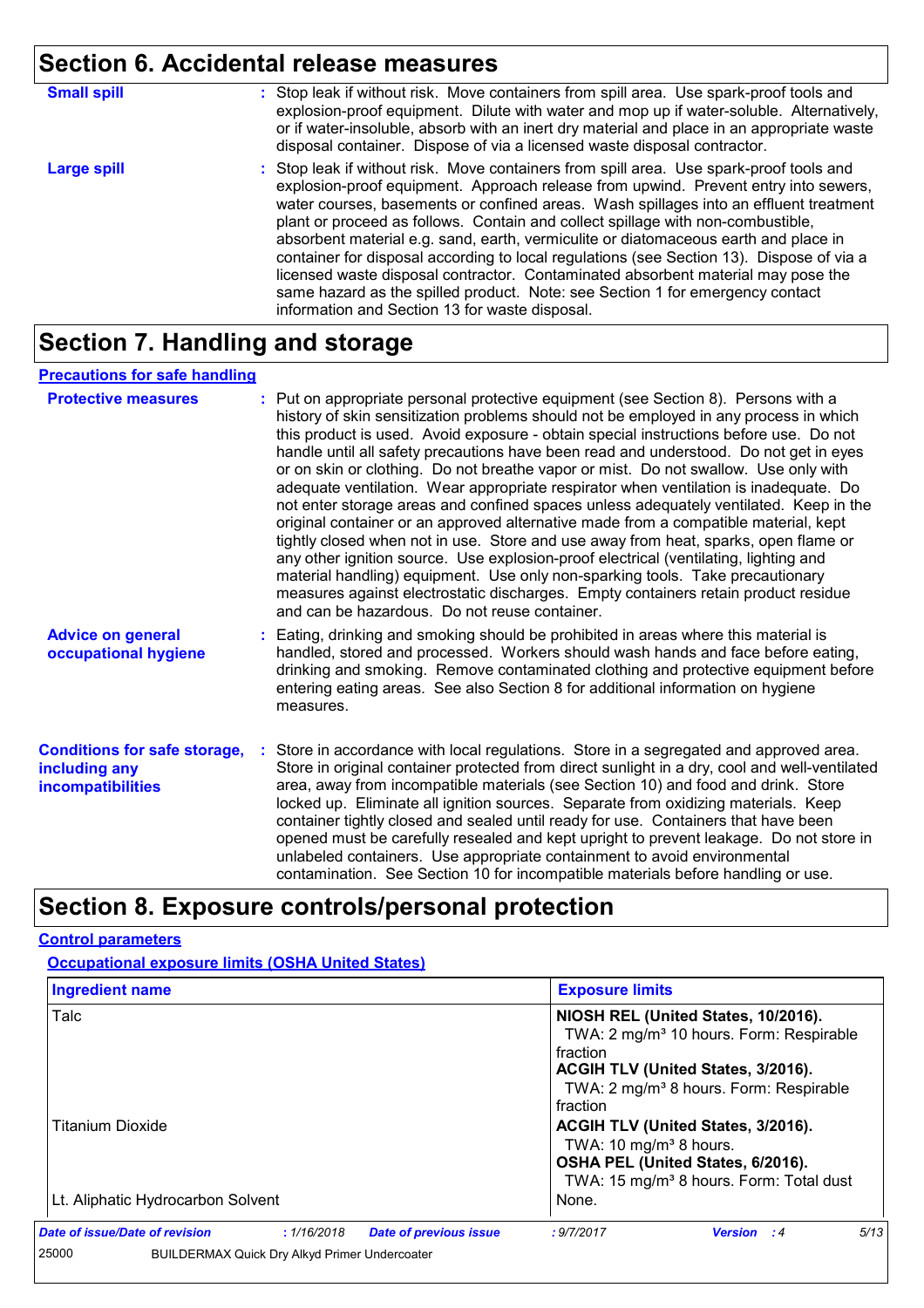## **Section 8. Exposure controls/personal protection**

| Light Aliphatic Hydrocarbon Solvent | None.                                               |
|-------------------------------------|-----------------------------------------------------|
| Light Aliphatic Hydrocarbon         | OSHA PEL (United States, 6/2016).                   |
|                                     | TWA: 100 ppm 8 hours.                               |
|                                     | TWA: $400 \text{ mg/m}^3$ 8 hours.                  |
| l Calcium Carbonate                 | NIOSH REL (United States, 10/2016).                 |
|                                     | TWA: 5 mg/m <sup>3</sup> 10 hours. Form: Respirable |
|                                     | fraction                                            |
|                                     | TWA: 10 mg/m <sup>3</sup> 10 hours. Form: Total     |
| Methyl Ethyl Ketoxime               | AIHA WEEL (United States, 10/2011). Skin            |
|                                     | sensitizer.                                         |
|                                     | TWA: 10 ppm 8 hours.                                |

#### **Occupational exposure limits (Canada)**

| <b>Ingredient name</b>                     | <b>Exposure limits</b>                                                                                                                                                                        |
|--------------------------------------------|-----------------------------------------------------------------------------------------------------------------------------------------------------------------------------------------------|
| Solvent naphtha (petroleum), medium aliph. | CA Québec Provincial (Canada, 1/2014).<br>TWAEV: 400 ppm 8 hours.<br>TWAEV: 1590 mg/m <sup>3</sup> 8 hours.<br>CA Ontario Provincial (Canada, 7/2015).<br>TWA: 525 mg/m <sup>3</sup> 8 hours. |
| Methyl Ethyl Ketoxime                      | AIHA WEEL (United States, 10/2011). Skin<br>sensitizer.<br>TWA: 10 ppm 8 hours.                                                                                                               |

#### **Occupational exposure limits (Mexico)**

| <b>Ingredient name</b> | <b>Exposure limits</b> |
|------------------------|------------------------|
| None.                  |                        |

| <b>Appropriate engineering</b><br><b>controls</b> |    | : Use only with adequate ventilation. Use process enclosures, local exhaust ventilation or<br>other engineering controls to keep worker exposure to airborne contaminants below any<br>recommended or statutory limits. The engineering controls also need to keep gas,<br>vapor or dust concentrations below any lower explosive limits. Use explosion-proof<br>ventilation equipment.                                                                                                                                                                                                                                |
|---------------------------------------------------|----|------------------------------------------------------------------------------------------------------------------------------------------------------------------------------------------------------------------------------------------------------------------------------------------------------------------------------------------------------------------------------------------------------------------------------------------------------------------------------------------------------------------------------------------------------------------------------------------------------------------------|
| <b>Environmental exposure</b><br><b>controls</b>  | ÷, | Emissions from ventilation or work process equipment should be checked to ensure<br>they comply with the requirements of environmental protection legislation. In some<br>cases, fume scrubbers, filters or engineering modifications to the process equipment<br>will be necessary to reduce emissions to acceptable levels.                                                                                                                                                                                                                                                                                          |
| <b>Individual protection measures</b>             |    |                                                                                                                                                                                                                                                                                                                                                                                                                                                                                                                                                                                                                        |
| <b>Hygiene measures</b>                           |    | : Wash hands, forearms and face thoroughly after handling chemical products, before<br>eating, smoking and using the lavatory and at the end of the working period.<br>Appropriate techniques should be used to remove potentially contaminated clothing.<br>Contaminated work clothing should not be allowed out of the workplace. Wash<br>contaminated clothing before reusing. Ensure that eyewash stations and safety<br>showers are close to the workstation location.                                                                                                                                            |
| <b>Eye/face protection</b>                        |    | : Safety eyewear complying with an approved standard should be used when a risk<br>assessment indicates this is necessary to avoid exposure to liquid splashes, mists,<br>gases or dusts. If contact is possible, the following protection should be worn, unless<br>the assessment indicates a higher degree of protection: chemical splash goggles.                                                                                                                                                                                                                                                                  |
| <b>Skin protection</b>                            |    |                                                                                                                                                                                                                                                                                                                                                                                                                                                                                                                                                                                                                        |
| <b>Hand protection</b>                            |    | : Chemical-resistant, impervious gloves complying with an approved standard should be<br>worn at all times when handling chemical products if a risk assessment indicates this is<br>necessary. Considering the parameters specified by the glove manufacturer, check<br>during use that the gloves are still retaining their protective properties. It should be<br>noted that the time to breakthrough for any glove material may be different for different<br>glove manufacturers. In the case of mixtures, consisting of several substances, the<br>protection time of the gloves cannot be accurately estimated. |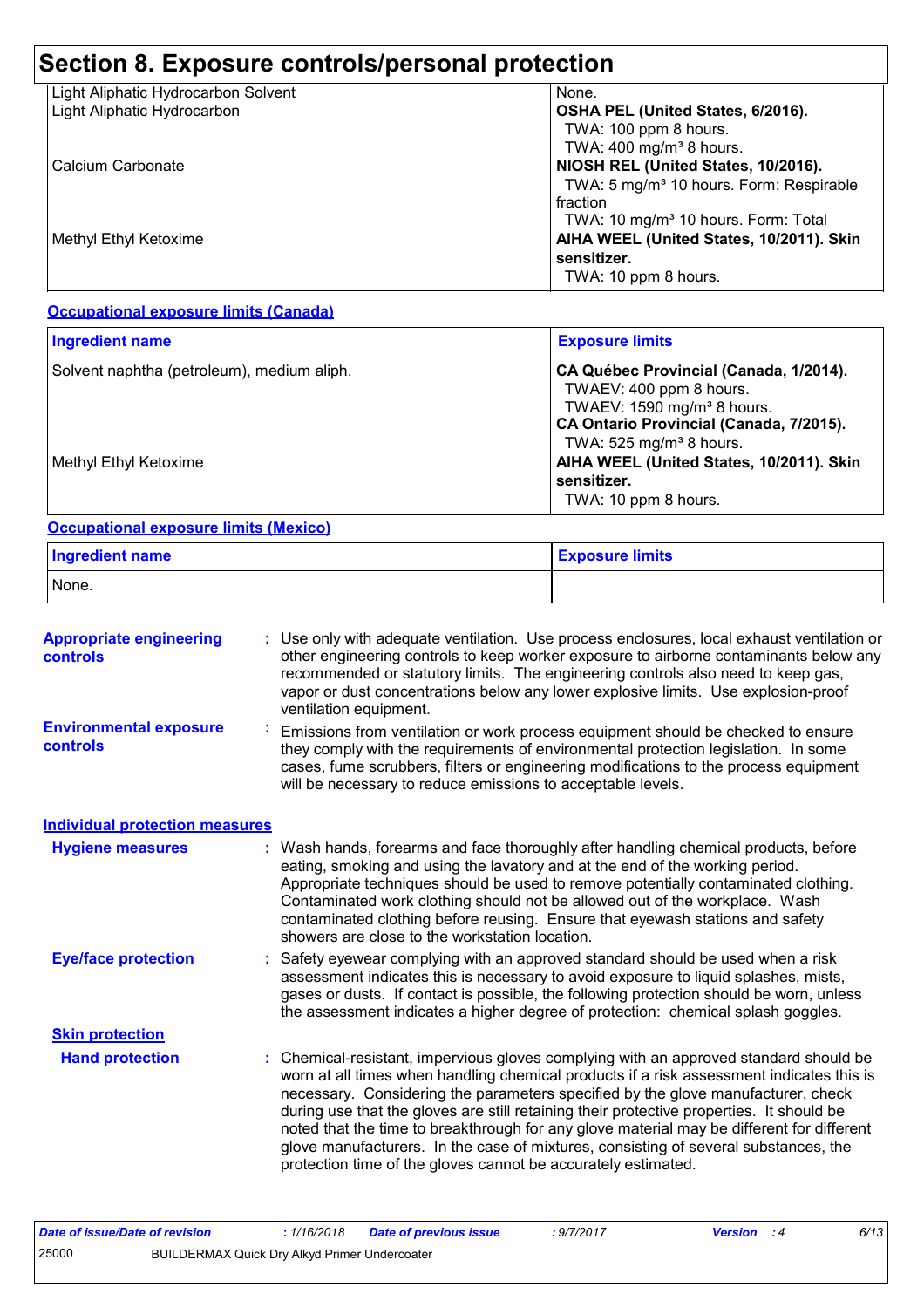## **Section 8. Exposure controls/personal protection**

| <b>Body protection</b>        | : Personal protective equipment for the body should be selected based on the task being<br>performed and the risks involved and should be approved by a specialist before<br>handling this product. When there is a risk of ignition from static electricity, wear anti-<br>static protective clothing. For the greatest protection from static discharges, clothing<br>should include anti-static overalls, boots and gloves. |
|-------------------------------|--------------------------------------------------------------------------------------------------------------------------------------------------------------------------------------------------------------------------------------------------------------------------------------------------------------------------------------------------------------------------------------------------------------------------------|
| <b>Other skin protection</b>  | : Appropriate footwear and any additional skin protection measures should be selected<br>based on the task being performed and the risks involved and should be approved by a<br>specialist before handling this product.                                                                                                                                                                                                      |
| <b>Respiratory protection</b> | Based on the hazard and potential for exposure, select a respirator that meets the<br>appropriate standard or certification. Respirators must be used according to a<br>respiratory protection program to ensure proper fitting, training, and other important<br>aspects of use.                                                                                                                                              |

## **Section 9. Physical and chemical properties**

| <b>Appearance</b>                                 |    |                                                                 |
|---------------------------------------------------|----|-----------------------------------------------------------------|
| <b>Physical state</b>                             |    | $:$ Liquid.                                                     |
| <b>Color</b>                                      |    | $:$ Not available.                                              |
| Odor                                              |    | : Not available.                                                |
| <b>Odor threshold</b>                             |    | : Not available.                                                |
| pH                                                |    | : Not available.                                                |
| <b>Melting point</b>                              |    | : Not available.                                                |
| <b>Boiling point</b>                              |    | : $115^{\circ}$ C (239 $^{\circ}$ F)                            |
| <b>Flash point</b>                                |    | : Closed cup: 10°C (50°F) [Tagliabue Closed Cup]                |
| <b>Evaporation rate</b>                           |    | $: 1.5$ (butyl acetate = 1)                                     |
| <b>Flammability (solid, gas)</b>                  | ÷. | Not available.                                                  |
| Lower and upper explosive<br>(flammable) limits   |    | : Lower: $0.9%$<br>Upper: 10.2%                                 |
| <b>Vapor pressure</b>                             |    | : 2.4 kPa (17.994 mm Hg) [at $20^{\circ}$ C]                    |
| <b>Vapor density</b>                              |    | : $3.8$ [Air = 1]                                               |
| <b>Relative density</b>                           |    | : 1.24                                                          |
| <b>Solubility</b>                                 |    | : Not available.                                                |
| <b>Partition coefficient: n-</b><br>octanol/water |    | : Not available.                                                |
| <b>Auto-ignition temperature</b>                  |    | $:$ Not available.                                              |
| <b>Decomposition temperature</b>                  |    | $:$ Not available.                                              |
| <b>Viscosity</b>                                  | t. | Kinematic (40°C (104°F)): <0.205 cm <sup>2</sup> /s (<20.5 cSt) |
| <b>Molecular weight</b>                           |    | Not applicable.                                                 |
| <b>Aerosol product</b>                            |    |                                                                 |
| <b>Heat of combustion</b>                         |    | : $15.442$ kJ/g                                                 |

## **Section 10. Stability and reactivity**

| <b>Reactivity</b>                            | : No specific test data related to reactivity available for this product or its ingredients.                                                                                                                                               |
|----------------------------------------------|--------------------------------------------------------------------------------------------------------------------------------------------------------------------------------------------------------------------------------------------|
| <b>Chemical stability</b>                    | : The product is stable.                                                                                                                                                                                                                   |
| <b>Possibility of hazardous</b><br>reactions | : Under normal conditions of storage and use, hazardous reactions will not occur.                                                                                                                                                          |
| <b>Conditions to avoid</b>                   | : Avoid all possible sources of ignition (spark or flame). Do not pressurize, cut, weld,<br>braze, solder, drill, grind or expose containers to heat or sources of ignition. Do not<br>allow vapor to accumulate in low or confined areas. |

| Date of issue/Date of revision |                                                      | 1/16/2018 | <b>Date of previous issue</b> | : 9/7/2017 | <b>Version</b> : 4 | 7/13 |
|--------------------------------|------------------------------------------------------|-----------|-------------------------------|------------|--------------------|------|
| 25000                          | <b>BUILDERMAX Quick Dry Alkyd Primer Undercoater</b> |           |                               |            |                    |      |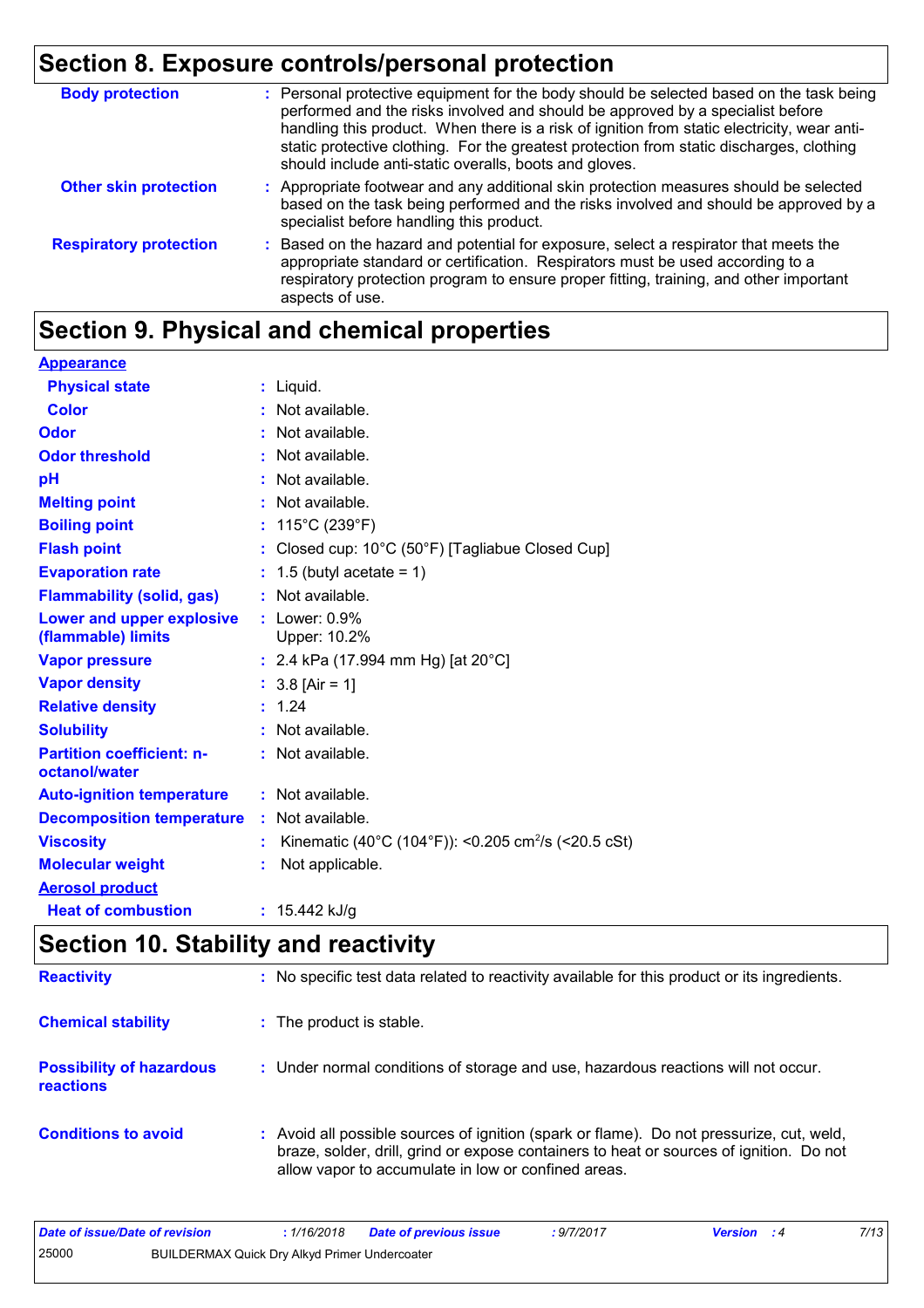## **Section 10. Stability and reactivity**

**Incompatible materials :**

Reactive or incompatible with the following materials: oxidizing materials

**Hazardous decomposition products** Under normal conditions of storage and use, hazardous decomposition products should **:** not be produced.

## **Section 11. Toxicological information**

#### **Information on toxicological effects**

**Acute toxicity**

| <b>Product/ingredient name</b> | <b>Result</b> | <b>Species</b> | <b>Dose</b>           | <b>Exposure</b> |
|--------------------------------|---------------|----------------|-----------------------|-----------------|
| Calcium Carbonate              | LD50 Oral     | Rat            | 6450 mg/kg            |                 |
| Methyl Ethyl Ketoxime          | ILD50 Oral    | Rat            | $ 930 \text{ mg/kg} $ |                 |

#### **Irritation/Corrosion**

| <b>Product/ingredient name</b> | <b>Result</b>            | <b>Species</b> | <b>Score</b> | <b>Exposure</b>                            | <b>Observation</b> |
|--------------------------------|--------------------------|----------------|--------------|--------------------------------------------|--------------------|
| Talc                           | Skin - Mild irritant     | Human          |              | 72 hours 300<br>Micrograms<br>Intermittent |                    |
| <b>Titanium Dioxide</b>        | Skin - Mild irritant     | Human          |              | 72 hours 300<br>Micrograms<br>Intermittent |                    |
| Calcium Carbonate              | Eyes - Severe irritant   | Rabbit         |              | 24 hours 750<br>Micrograms                 |                    |
|                                | Skin - Moderate irritant | Rabbit         |              | 24 hours 500<br>milligrams                 |                    |
| Methyl Ethyl Ketoxime          | Eyes - Severe irritant   | Rabbit         |              | 100<br>microliters                         |                    |

#### **Sensitization**

Not available.

#### **Mutagenicity**

Not available.

#### **Carcinogenicity**

Not available.

#### **Classification**

| <b>Product/ingredient name</b> | <b>OSHA</b> | <b>IARC</b> | <b>NTP</b> |
|--------------------------------|-------------|-------------|------------|
| Talc<br>Titanium Dioxide       |             | 2B          | -<br>-     |

#### **Reproductive toxicity**

Not available.

#### **Teratogenicity**

Not available.

#### **Specific target organ toxicity (single exposure)**

| <b>Name</b>                         |                                                      | <b>Category</b> | <b>Route of</b><br>exposure                               | <b>Target organs</b>                                      |
|-------------------------------------|------------------------------------------------------|-----------------|-----------------------------------------------------------|-----------------------------------------------------------|
| Lt. Aliphatic Hydrocarbon Solvent   |                                                      | Category 3      | Not applicable.                                           | Respiratory tract<br>irritation and<br>l Narcotic effects |
| Light Aliphatic Hydrocarbon Solvent | Category 3                                           | Not applicable. | Respiratory tract<br>irritation and<br>l Narcotic effects |                                                           |
| Light Aliphatic Hydrocarbon         |                                                      | Category 3      | Not applicable.                                           | Respiratory tract<br>irritation and                       |
| Date of issue/Date of revision      | <b>Date of previous issue</b><br>: 1/16/2018         |                 | : 9/7/2017                                                | 8/13<br><b>Version</b> : 4                                |
| 25000                               | <b>BUILDERMAX Quick Dry Alkyd Primer Undercoater</b> |                 |                                                           |                                                           |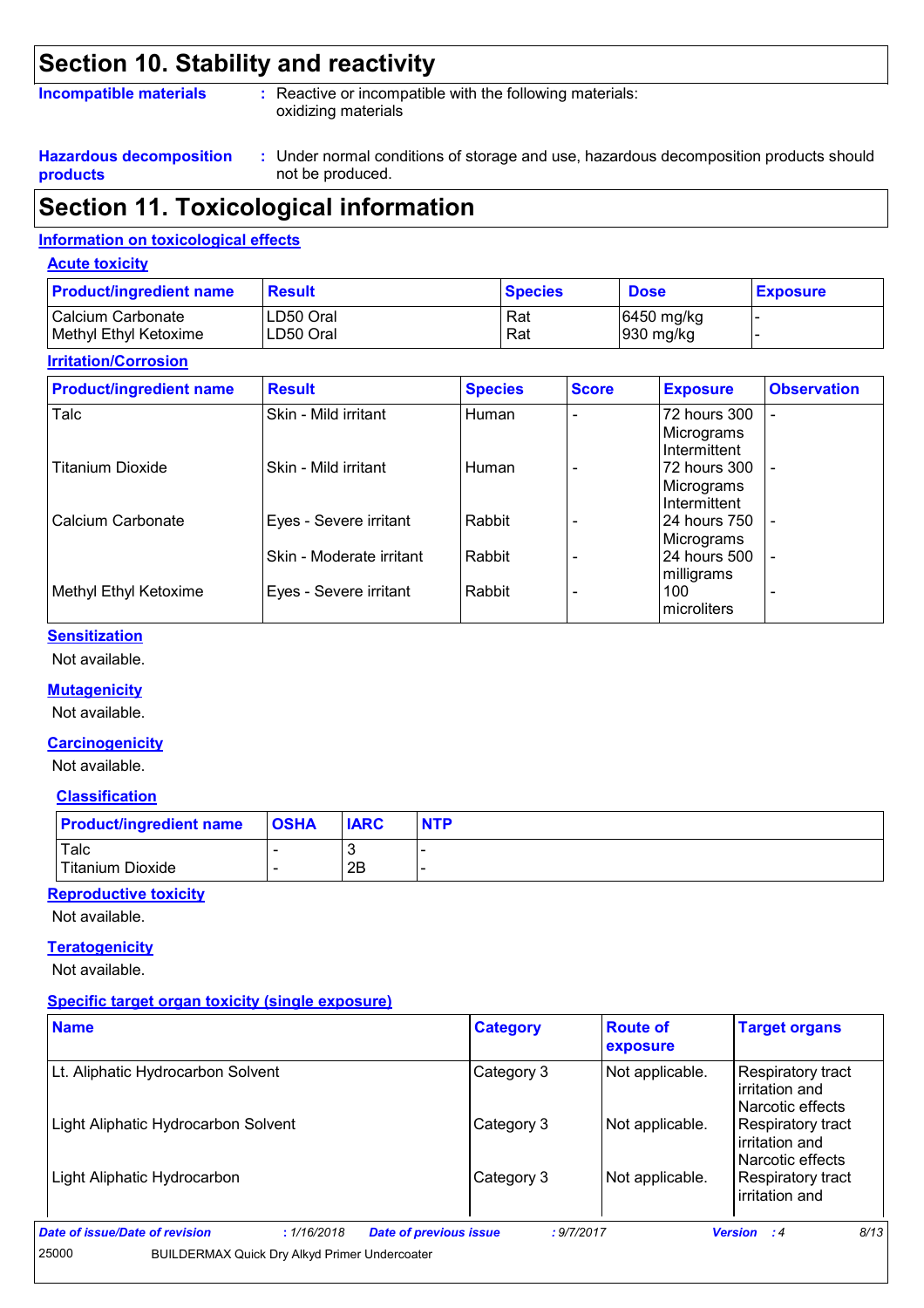## **Section 11. Toxicological information**

Narcotic effects

### **Specific target organ toxicity (repeated exposure)**

| <b>Name</b>                         | <b>Category</b> | <b>Route of</b><br><b>exposure</b> | <b>Target organs</b>  |
|-------------------------------------|-----------------|------------------------------------|-----------------------|
| Talc                                | Category 1      | <b>Inhalation</b>                  | <b>Ilungs</b>         |
| Lt. Aliphatic Hydrocarbon Solvent   | Category 2      | l Not determined                   | <b>Not determined</b> |
| Light Aliphatic Hydrocarbon Solvent | Category 2      | Not determined                     | Not determined        |
| Light Aliphatic Hydrocarbon         | Category 2      | Not determined                     | l Not determined      |

#### **Aspiration hazard**

| <b>Name</b>                         | <b>Result</b>                         |
|-------------------------------------|---------------------------------------|
| Lt. Aliphatic Hydrocarbon Solvent   | <b>ASPIRATION HAZARD - Category 1</b> |
| Light Aliphatic Hydrocarbon Solvent | <b>ASPIRATION HAZARD - Category 1</b> |
| Light Aliphatic Hydrocarbon         | <b>ASPIRATION HAZARD - Category 1</b> |

| Information on the likely<br>routes of exposure                                          | : Not available.                                                                                                                         |                                                                |            |                                                                                  |      |
|------------------------------------------------------------------------------------------|------------------------------------------------------------------------------------------------------------------------------------------|----------------------------------------------------------------|------------|----------------------------------------------------------------------------------|------|
| <b>Potential acute health effects</b>                                                    |                                                                                                                                          |                                                                |            |                                                                                  |      |
| <b>Eye contact</b>                                                                       |                                                                                                                                          | : No known significant effects or critical hazards.            |            |                                                                                  |      |
| <b>Inhalation</b>                                                                        |                                                                                                                                          | dizziness. May cause respiratory irritation.                   |            | : Can cause central nervous system (CNS) depression. May cause drowsiness or     |      |
| <b>Skin contact</b>                                                                      |                                                                                                                                          | : Causes skin irritation. May cause an allergic skin reaction. |            |                                                                                  |      |
| <b>Ingestion</b>                                                                         | enters airways.                                                                                                                          |                                                                |            | Can cause central nervous system (CNS) depression. May be fatal if swallowed and |      |
| <b>Symptoms related to the physical, chemical and toxicological characteristics</b>      |                                                                                                                                          |                                                                |            |                                                                                  |      |
| <b>Eye contact</b>                                                                       | pain or irritation<br>watering<br>redness                                                                                                | : Adverse symptoms may include the following:                  |            |                                                                                  |      |
| <b>Inhalation</b>                                                                        | respiratory tract irritation<br>coughing<br>nausea or vomiting<br>headache<br>drowsiness/fatigue<br>dizziness/vertigo<br>unconsciousness | : Adverse symptoms may include the following:                  |            |                                                                                  |      |
| <b>Skin contact</b>                                                                      | irritation<br>redness                                                                                                                    | : Adverse symptoms may include the following:                  |            |                                                                                  |      |
| <b>Ingestion</b>                                                                         | nausea or vomiting                                                                                                                       | : Adverse symptoms may include the following:                  |            |                                                                                  |      |
| Delayed and immediate effects and also chronic effects from short and long term exposure |                                                                                                                                          |                                                                |            |                                                                                  |      |
| <b>Short term exposure</b>                                                               |                                                                                                                                          |                                                                |            |                                                                                  |      |
| <b>Potential immediate</b><br>effects                                                    | : Not available.                                                                                                                         |                                                                |            |                                                                                  |      |
| <b>Potential delayed effects</b>                                                         | : Not available.                                                                                                                         |                                                                |            |                                                                                  |      |
| <b>Long term exposure</b>                                                                |                                                                                                                                          |                                                                |            |                                                                                  |      |
| <b>Potential immediate</b><br>effects                                                    | : Not available.                                                                                                                         |                                                                |            |                                                                                  |      |
| <b>Potential delayed effects</b>                                                         | : Not available.                                                                                                                         |                                                                |            |                                                                                  |      |
| <b>Potential chronic health effects</b>                                                  |                                                                                                                                          |                                                                |            |                                                                                  |      |
| <b>Date of issue/Date of revision</b>                                                    | : 1/16/2018                                                                                                                              | <b>Date of previous issue</b>                                  | : 9/7/2017 | Version : 4                                                                      | 9/13 |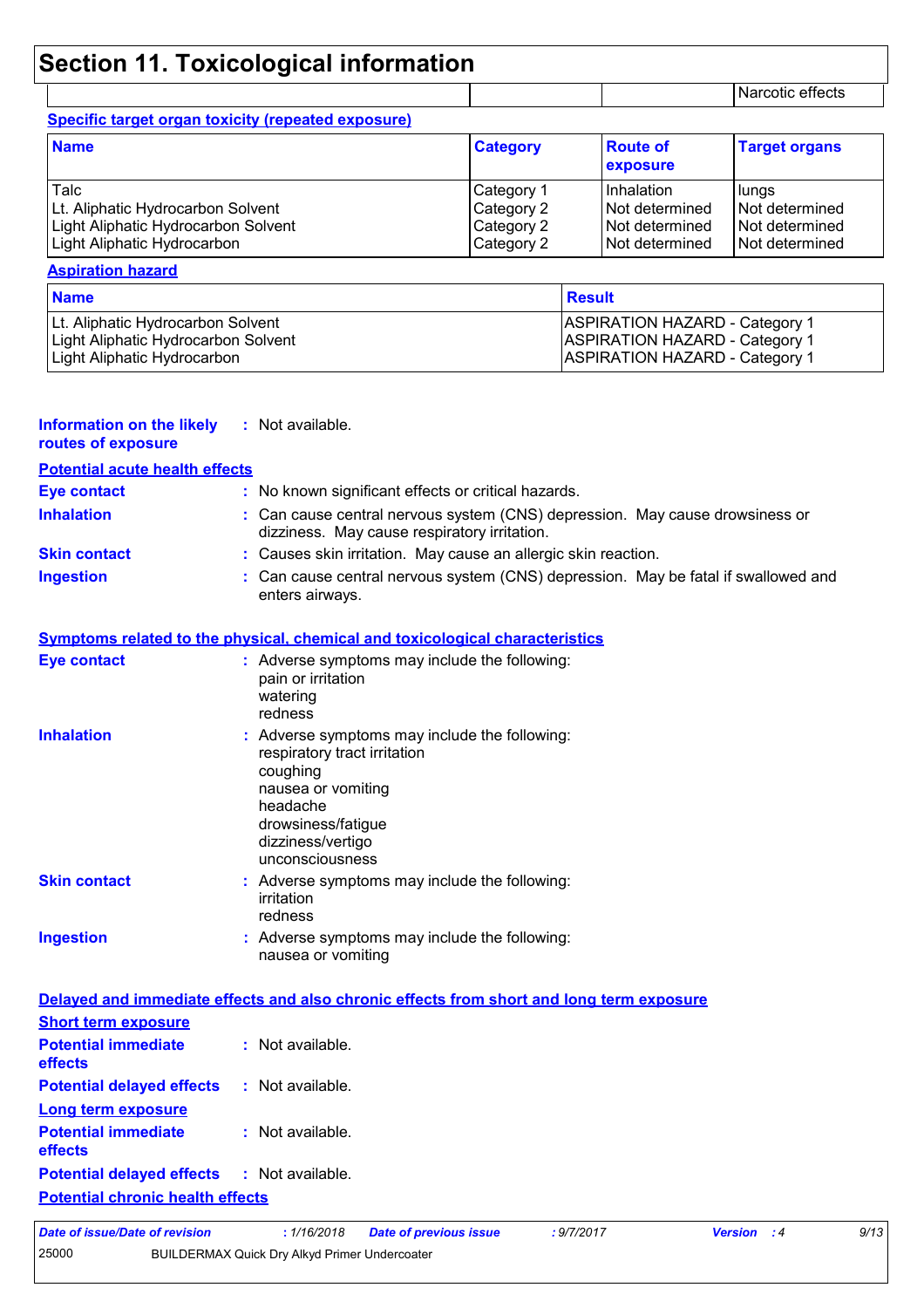Not available.

| <b>General</b>               | : Causes damage to organs through prolonged or repeated exposure. Once sensitized, a<br>severe allergic reaction may occur when subsequently exposed to very low levels. |
|------------------------------|--------------------------------------------------------------------------------------------------------------------------------------------------------------------------|
| <b>Carcinogenicity</b>       | : Suspected of causing cancer. Risk of cancer depends on duration and level of<br>exposure.                                                                              |
| <b>Mutagenicity</b>          | : No known significant effects or critical hazards.                                                                                                                      |
| <b>Teratogenicity</b>        | : No known significant effects or critical hazards.                                                                                                                      |
| <b>Developmental effects</b> | : No known significant effects or critical hazards.                                                                                                                      |
| <b>Fertility effects</b>     | : No known significant effects or critical hazards.                                                                                                                      |

**Numerical measures of toxicity** Not available. **Acute toxicity estimates**

## **Section 12. Ecological information**

| <b>Toxicity</b>                                                 |                                                                             |                                                                                                                 |                      |
|-----------------------------------------------------------------|-----------------------------------------------------------------------------|-----------------------------------------------------------------------------------------------------------------|----------------------|
| <b>Product/ingredient name</b>                                  | <b>Result</b>                                                               | <b>Species</b>                                                                                                  | <b>Exposure</b>      |
| <b>Titanium Dioxide</b><br>Lt. Aliphatic Hydrocarbon<br>Solvent | Acute LC50 >1000000 µg/l Marine water<br>Acute LC50 >100000 ppm Fresh water | Fish - Fundulus heteroclitus<br>Fish - Oncorhynchus mykiss                                                      | 96 hours<br>96 hours |
| Calcium Carbonate                                               | Acute LC50 >56000 ppm Fresh water<br>Chronic NOEC 61 mg/g Fresh water       | Fish - Gambusia affinis - Adult<br>Fish - Oncorhynchus mykiss -<br>Juvenile (Fledgling, Hatchling,<br>Weanling) | 96 hours<br>28 days  |
| Methyl Ethyl Ketoxime                                           | Acute LC50 843000 µg/l Fresh water                                          | Fish - Pimephales promelas                                                                                      | 96 hours             |

#### **Persistence and degradability**

Not available.

#### **Bioaccumulative potential**

| <b>Product/ingredient name</b>                | $LogP_{ow}$ | <b>BCF</b>  | <b>Potential</b> |
|-----------------------------------------------|-------------|-------------|------------------|
| Lt. Aliphatic Hydrocarbon<br>Solvent          |             | 10 to 2500  | high             |
| Light Aliphatic Hydrocarbon<br><b>Solvent</b> |             | 10 to 2500  | high             |
| Methyl Ethyl Ketoxime                         |             | 12.5 to 5.8 | low              |

#### **Mobility in soil**

**Soil/water partition coefficient (KOC)**

**:** Not available.

#### **Other adverse effects** : No known significant effects or critical hazards.

## **Section 13. Disposal considerations**

| <b>Disposal methods</b> | : The generation of waste should be avoided or minimized wherever possible. Disposal<br>of this product, solutions and any by-products should at all times comply with the<br>requirements of environmental protection and waste disposal legislation and any<br>regional local authority requirements. Dispose of surplus and non-recyclable products<br>via a licensed waste disposal contractor. Waste should not be disposed of untreated to<br>the sewer unless fully compliant with the requirements of all authorities with jurisdiction.<br>Waste packaging should be recycled. Incineration or landfill should only be considered<br>when recycling is not feasible. This material and its container must be disposed of in a<br>safe way. Care should be taken when handling emptied containers that have not been |
|-------------------------|------------------------------------------------------------------------------------------------------------------------------------------------------------------------------------------------------------------------------------------------------------------------------------------------------------------------------------------------------------------------------------------------------------------------------------------------------------------------------------------------------------------------------------------------------------------------------------------------------------------------------------------------------------------------------------------------------------------------------------------------------------------------------------------------------------------------------|
|-------------------------|------------------------------------------------------------------------------------------------------------------------------------------------------------------------------------------------------------------------------------------------------------------------------------------------------------------------------------------------------------------------------------------------------------------------------------------------------------------------------------------------------------------------------------------------------------------------------------------------------------------------------------------------------------------------------------------------------------------------------------------------------------------------------------------------------------------------------|

| Date of issue/Date of revision |                                                      | 1/16/2018 | <b>Date of previous issue</b> | : 9/7/2017 | <b>Version</b> : 4 | 10/13 |
|--------------------------------|------------------------------------------------------|-----------|-------------------------------|------------|--------------------|-------|
| 25000                          | <b>BUILDERMAX Quick Dry Alkyd Primer Undercoater</b> |           |                               |            |                    |       |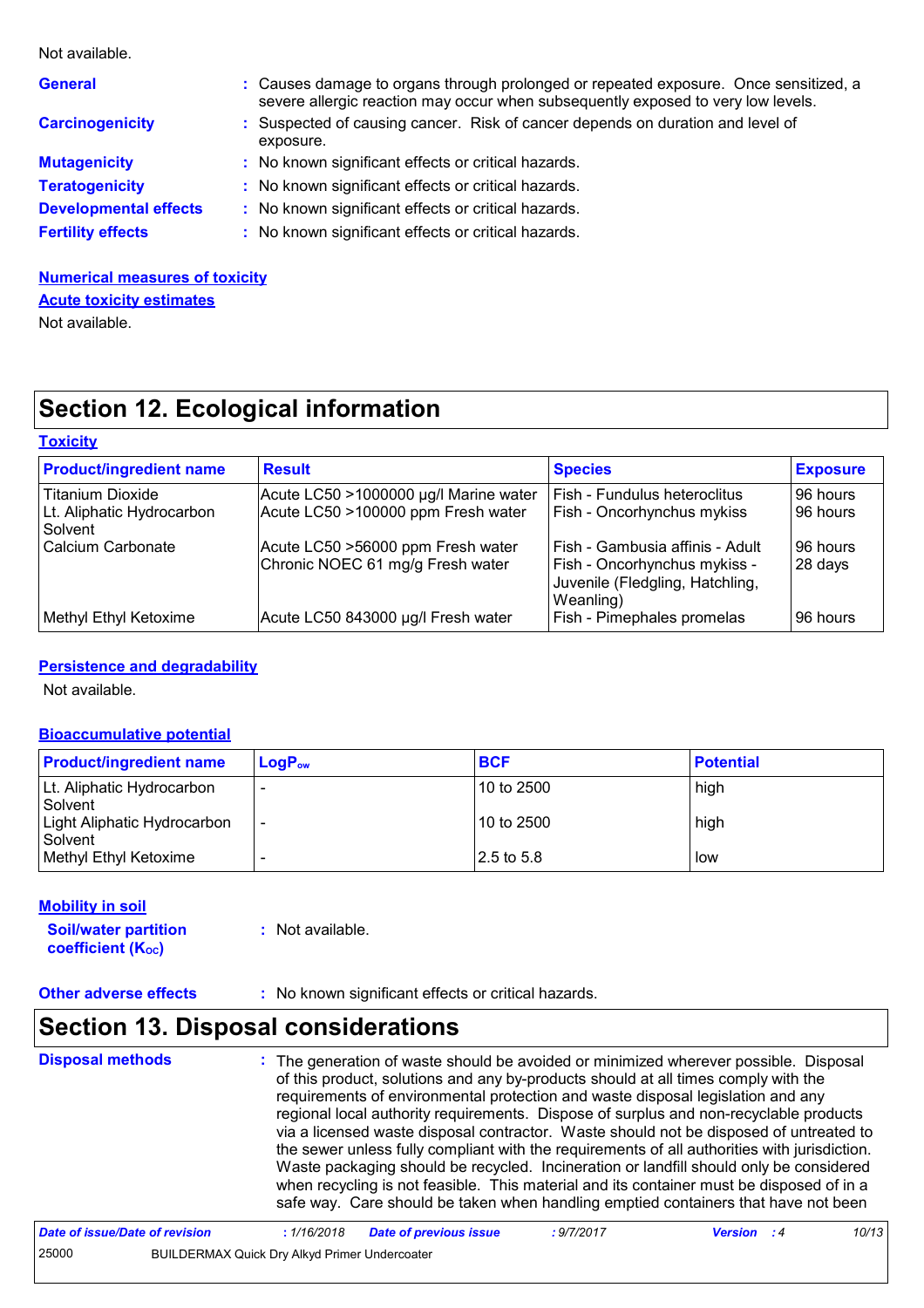### **Section 13. Disposal considerations**

cleaned or rinsed out. Empty containers or liners may retain some product residues. Vapor from product residues may create a highly flammable or explosive atmosphere inside the container. Do not cut, weld or grind used containers unless they have been cleaned thoroughly internally. Avoid dispersal of spilled material and runoff and contact with soil, waterways, drains and sewers.

### **Section 14. Transport information**

|                                      | <b>DOT</b><br><b>Classification</b> | <b>TDG</b><br><b>Classification</b>                                                                                                               | <b>Mexico</b><br><b>Classification</b> | <b>IATA</b>   | <b>IMDG</b>                                |
|--------------------------------------|-------------------------------------|---------------------------------------------------------------------------------------------------------------------------------------------------|----------------------------------------|---------------|--------------------------------------------|
| <b>UN number</b>                     | <b>UN1263</b>                       | <b>UN1263</b>                                                                                                                                     | <b>UN1263</b>                          | <b>UN1263</b> | <b>UN1263</b>                              |
| <b>UN proper</b><br>shipping name    | <b>PAINT</b>                        | <b>PAINT</b>                                                                                                                                      | <b>PAINT</b>                           | <b>PAINT</b>  | <b>PAINT</b>                               |
| <b>Transport</b><br>hazard class(es) | 3                                   | 3                                                                                                                                                 | 3                                      | 3             | 3                                          |
| <b>Packing group</b>                 | $\mathbf{H}$                        | $\mathbf{II}$                                                                                                                                     | Ш                                      | $\mathbf{H}$  | Ш                                          |
| <b>Environmental</b><br>hazards      | No.                                 | No.                                                                                                                                               | No.                                    | No.           | No.                                        |
| <b>Additional</b><br>information     |                                     | Product classified<br>as per the<br>following sections<br>of the<br>Transportation of<br>Dangerous Goods<br>Regulations: 2.<br>18-2.19 (Class 3). |                                        |               | <b>Emergency</b><br>schedules F-E, S-<br>E |
|                                      | <b>ERG No.</b>                      | <b>ERG No.</b>                                                                                                                                    | <b>ERG No.</b>                         |               |                                            |
|                                      | 128                                 | 128                                                                                                                                               | 128                                    |               |                                            |

**Special precautions for user** : M **:** Multi-modal shipping descriptions are provided for informational purposes and do not consider container sizes. The presence of a shipping description for a particular mode of transport (sea, air, etc.), does not indicate that the product is packaged suitably for that mode of transport. All packaging must be reviewed for suitability prior to shipment, and compliance with the applicable regulations is the sole responsibility of the person offering the product for transport. People loading and unloading dangerous goods must be trained on all of the risks deriving from the substances and on all actions in case of emergency situations.

**Transport in bulk according :** Not available. **to Annex II of MARPOL and the IBC Code**

: Not available. **Proper shipping name : Ship type**  : Not available. **Pollution category :** Not available.

## **Section 15. Regulatory information**

#### **SARA 313**

SARA 313 (40 CFR 372.45) supplier notification can be found on the Environmental Data Sheet.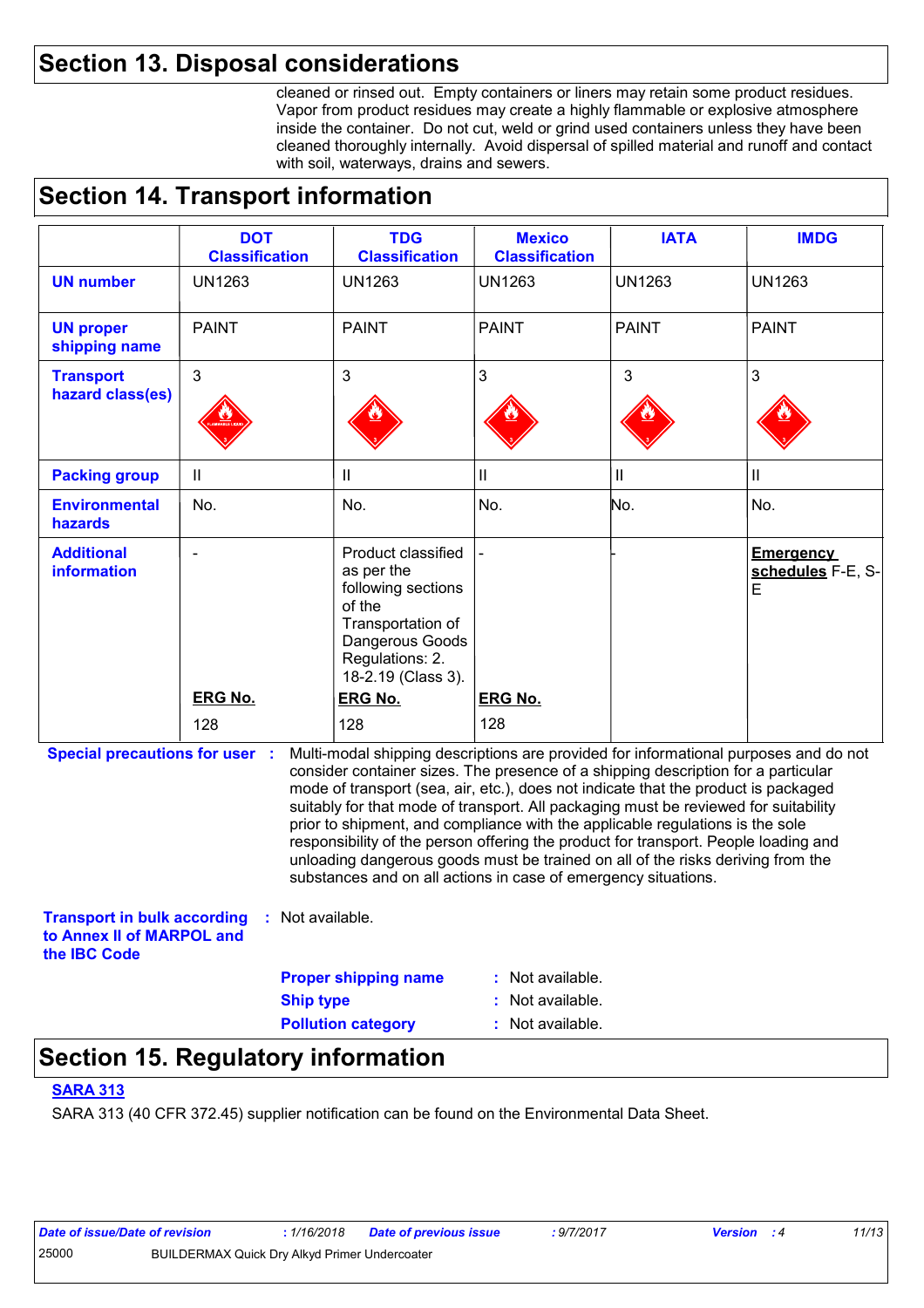#### **California Prop. 65**

WARNING: This product contains chemicals known to the State of California to cause cancer and birth defects or other reproductive harm.

### **Section 16. Other information**

**Hazardous Material Information System (U.S.A.)**



**The customer is responsible for determining the PPE code for this material. For more information on HMIS® Personal Protective Equipment (PPE) codes, consult the HMIS® Implementation Manual.**

**Caution: HMIS® ratings are based on a 0-4 rating scale, with 0 representing minimal hazards or risks, and 4 representing significant hazards or risks. Although HMIS® ratings and the associated label are not required on SDSs or products leaving a facility under 29 CFR 1910.1200, the preparer may choose to provide them. HMIS® ratings are to be used with a fully implemented HMIS® program. HMIS® is a registered trademark and service mark of the American Coatings Association, Inc.**

**Procedure used to derive the classification**

| <b>Classification</b>                                                 | <b>Justification</b>  |
|-----------------------------------------------------------------------|-----------------------|
| FLAMMABLE LIQUIDS - Category 2                                        | On basis of test data |
| SKIN CORROSION/IRRITATION - Category 2                                | Calculation method    |
| <b>SKIN SENSITIZATION - Category 1</b>                                | Calculation method    |
| CARCINOGENICITY - Category 2                                          | lCalculation method   |
| SPECIFIC TARGET ORGAN TOXICITY (SINGLE EXPOSURE) (Respiratory tract   | ICalculation method   |
| irritation) - Category 3                                              |                       |
| SPECIFIC TARGET ORGAN TOXICITY (SINGLE EXPOSURE) (Narcotic effects) - | Calculation method    |
| Category 3                                                            |                       |
| SPECIFIC TARGET ORGAN TOXICITY (REPEATED EXPOSURE) (lungs) - Category | Calculation method    |
|                                                                       |                       |
| <b>ASPIRATION HAZARD - Category 1</b>                                 | lCalculation method   |

#### **History**

| Date of printing                  | : 1/16/2018                                                                                                                                                                                                                                                                                                                                                                                                                                                                                                                                                       |
|-----------------------------------|-------------------------------------------------------------------------------------------------------------------------------------------------------------------------------------------------------------------------------------------------------------------------------------------------------------------------------------------------------------------------------------------------------------------------------------------------------------------------------------------------------------------------------------------------------------------|
| Date of issue/Date of<br>revision | : 1/16/2018                                                                                                                                                                                                                                                                                                                                                                                                                                                                                                                                                       |
| Date of previous issue            | : 9/7/2017                                                                                                                                                                                                                                                                                                                                                                                                                                                                                                                                                        |
| <b>Version</b>                    | : 4                                                                                                                                                                                                                                                                                                                                                                                                                                                                                                                                                               |
| <b>Key to abbreviations</b>       | $\therefore$ ATE = Acute Toxicity Estimate<br>BCF = Bioconcentration Factor<br>GHS = Globally Harmonized System of Classification and Labelling of Chemicals<br>IATA = International Air Transport Association<br>IBC = Intermediate Bulk Container<br><b>IMDG = International Maritime Dangerous Goods</b><br>LogPow = logarithm of the octanol/water partition coefficient<br>MARPOL = International Convention for the Prevention of Pollution From Ships, 1973<br>as modified by the Protocol of 1978. ("Marpol" = marine pollution)<br>$UN = United Nations$ |

#### **Notice to reader**

**It is recommended that each customer or recipient of this Safety Data Sheet (SDS) study it carefully and consult resources, as necessary or appropriate, to become aware of and understand the data contained in this SDS and any hazards associated with the product. This information is provided in good faith and believed to be accurate as of the effective date herein. However, no warranty, express or implied, is given. The information presented here applies only to the product as shipped. The addition of any material can change the composition, hazards and risks of the product. Products shall not be repackaged, modified, or tinted except as specifically instructed by Sherwin-Williams, including but not limited to the incorporation of non Sherwin-Williams products or the use or addition of products in proportions not specified by Sherwin-Williams. Regulatory requirements are subject to change and may differ between various locations and jurisdictions. The customer/buyer/user is responsible to ensure that his activities comply with all country, federal, state, provincial or local laws. The conditions for use**